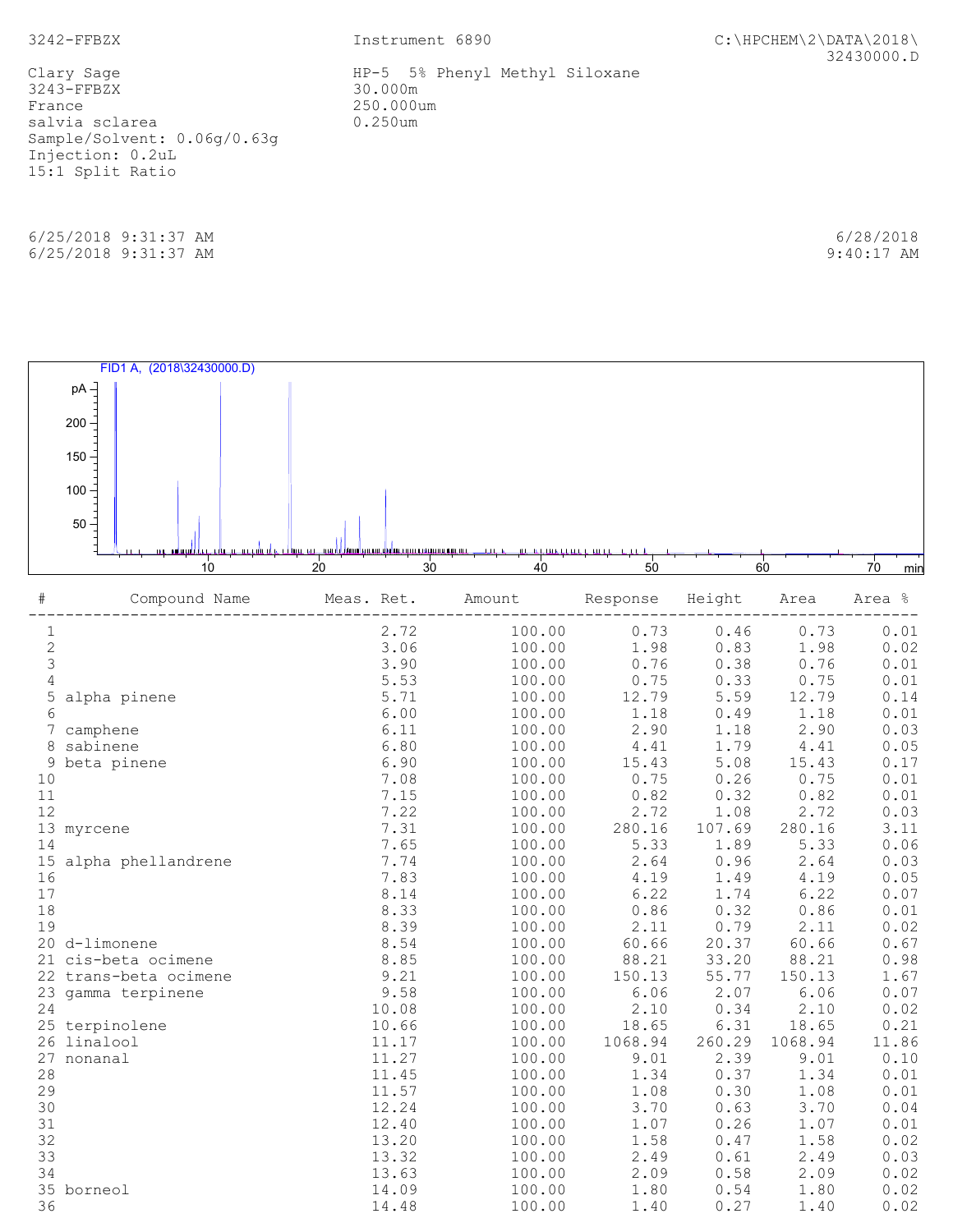Clary Sage<br>3243-FFBZX France 250.000um<br>salvia sclarea (1999) 0.250um salvia sclarea Sample/Solvent: 0.06g/0.63g Injection: 0.2uL 15:1 Split Ratio

 6/25/2018 9:31:37 AM 6/28/2018 6/25/2018 9:31:37 AM

| $\#$   | Compound Name                                                                               | Meas. Ret.                               | Amount | Response Height   |        | Area    | Area % |
|--------|---------------------------------------------------------------------------------------------|------------------------------------------|--------|-------------------|--------|---------|--------|
|        | pineol<br>14.63<br>14.74<br>14.93<br>15.42<br>15.66<br>16.18<br>17.05<br>37 alpha terpineol |                                          | 100.00 | 63.43             | 18.79  | 63.43   | 0.70   |
| 38     |                                                                                             |                                          | 100.00 | $2.63$<br>$2.05$  | 0.60   | 2.63    | 0.03   |
| 39     |                                                                                             |                                          | 100.00 | 2.05              | 0.49   | 2.05    | 0.02   |
| 40     |                                                                                             |                                          | 100.00 | 1.05              | 0.26   | 1.05    | 0.01   |
| 41     |                                                                                             |                                          | 100.00 | 45.56             | 14.59  | 45.56   | 0.51   |
|        | 42 nerol                                                                                    |                                          | 100.00 |                   | 3.49   | 14.32   | 0.16   |
| 43     |                                                                                             |                                          | 100.00 | $14.32$<br>$3.20$ | 0.30   | 3.20    | 0.04   |
| 44     | linalyl acetate                                                                             | 17.48                                    | 100.00 | 5577.87           | 758.48 | 5577.87 | 61.90  |
| 45     |                                                                                             | 17.55                                    | 100.00 | 6.11              | 1.11   | 6.11    | 0.07   |
| 46     |                                                                                             | 17.74                                    | 100.00 | 1.62              | 0.38   | 1.62    | 0.02   |
| 47     |                                                                                             | 17.86                                    | 100.00 | 2.42              | 0.49   | 2.42    | 0.03   |
| 48     |                                                                                             | 18.01                                    | 100.00 | 2.36              | 0.35   | 2.36    | 0.03   |
|        | 49 bornyl acetate                                                                           | 18.28                                    | 100.00 | 5.64              | 1.58   | 5.64    | 0.06   |
| 50     |                                                                                             | 18.46                                    | 100.00 |                   | 0.68   | 2.47    | 0.03   |
| $51\,$ |                                                                                             | 19.14                                    | 100.00 | $2.47$<br>$11.57$ | 3.06   | 11.57   | 0.13   |
| 52     |                                                                                             | 19.46                                    | 100.00 | 1.92              | 0.32   | 1.92    | 0.02   |
| 53     |                                                                                             | 19.67                                    | 100.00 | 2.53              | 0.29   | 2.53    | 0.03   |
| 54     |                                                                                             | 20.49                                    | 100.00 |                   | 0.97   | 3.25    | 0.04   |
| 55     |                                                                                             | 20.63                                    | 100.00 | $3.25$<br>5.82    | 1.64   | 5.82    | 0.06   |
| 56     |                                                                                             | 20.98                                    | 100.00 | 12.21             | 3.22   | 12.21   | 0.14   |
| 57     |                                                                                             | 21.10                                    | 100.00 | 3.82              | 0.86   | 3.82    | 0.04   |
| 58     |                                                                                             |                                          | 100.00 |                   | 0.50   | 2.33    |        |
|        |                                                                                             | $21.22$<br>$21.61$<br>$22.01$<br>$22.37$ |        | 2.33<br>74.29     | 23.23  | 74.29   | 0.03   |
|        | 59 neryl acetate                                                                            |                                          | 100.00 |                   |        |         | 0.82   |
|        | 60 geranyl acetate                                                                          |                                          | 100.00 | 83.24             | 23.53  | 83.24   | 0.92   |
|        | 61 alpha copaene                                                                            |                                          | 100.00 | 169.18            | 47.99  | 169.18  | 1.88   |
|        | 62 beta cubebene                                                                            | 22.57                                    | 100.00 | 21.31             | 5.91   | 21.31   | 0.24   |
|        | 63 beta elemene                                                                             | 22.66                                    | 100.00 | 15.05             | 4.21   | 15.05   | 0.17   |
| 64     |                                                                                             | 22.81                                    | 100.00 | 1.96              | 0.39   | 1.96    | 0.02   |
| 65     |                                                                                             | 22.90                                    | 100.00 | 2.70              | 0.72   | 2.70    | 0.03   |
| 66     |                                                                                             | 22.98                                    | 100.00 | 3.85              | 0.93   | 3.85    | 0.04   |
| 67     |                                                                                             | 23.15                                    | 100.00 | $3.24$<br>2.57    | 0.48   | 3.24    | 0.04   |
| 68     |                                                                                             | 23.33                                    | 100.00 |                   | 0.50   | 2.57    | 0.03   |
| 69     |                                                                                             | 23.42                                    | 100.00 | 1.46              | 0.40   | 1.46    | 0.02   |
| 70     |                                                                                             | 23.48                                    | 100.00 | 2.14              | 0.39   | 2.14    | 0.02   |
|        | 71 beta caryophyllene                                                                       | 23.68                                    | 100.00 | 198.62            | 55.21  | 198.62  | 2.20   |
| 72     |                                                                                             | 24.04                                    | 100.00 | 9.60              | 2.33   | 9.60    | 0.11   |
| 73     |                                                                                             | 24.32                                    | 100.00 | 2.52              | 0.60   | 2.52    | 0.03   |
| 74     |                                                                                             | 24.40                                    | 100.00 | 2.08              | 0.54   | 2.08    | 0.02   |
| 75     |                                                                                             | 24.61                                    | 100.00 | 2.77              | 0.70   | 2.77    | 0.03   |
| 76     |                                                                                             | 24.85                                    | 100.00 | 1.41              | 0.32   | 1.41    | 0.02   |
| 77     |                                                                                             | 24.95                                    | 100.00 | 10.75             | 2.71   | 10.75   | 0.12   |
| 78     |                                                                                             | 25.18                                    | 100.00 | 3.00              | 0.52   | 3.00    | 0.03   |
| 79     |                                                                                             | 25.32                                    | 100.00 | 5.45              | 1.42   | 5.45    | 0.06   |
| 80     |                                                                                             | 25.42                                    | 100.00 | 2.52              | 0.46   | 2.52    | 0.03   |
| 81     |                                                                                             | 25.88                                    | 100.00 | 5.15              | 1.37   | 5.15    | 0.06   |
|        | 82 germacrene D                                                                             | 26.03                                    | 100.00 | 359.49            | 94.68  | 359.49  | 3.99   |
| 83     |                                                                                             | 26.26                                    | 100.00 | 22.46             | 5.22   | 22.46   | 0.25   |
| 84     |                                                                                             | 26.40                                    | 100.00 | 3.22              | 0.84   | 3.22    | 0.04   |
| 85     |                                                                                             | 26.59                                    | 100.00 | 70.38             | 17.98  | 70.38   | 0.78   |
| 86     |                                                                                             | 26.77                                    | 100.00 | 8.46              | 1.82   | 8.46    | 0.09   |
| 87     |                                                                                             | 26.89                                    | 100.00 | 5.51              | 1.17   | 5.51    | 0.06   |
| 88     |                                                                                             | 27.00                                    | 100.00 | 2.07              | 0.50   | 2.07    | 0.02   |
|        | 89 trans, trans-alpha farnesen                                                              | 27.11                                    | 100.00 | 9.35              | 2.64   | 9.35    | 0.10   |
|        |                                                                                             |                                          |        |                   |        |         |        |

 90 27.25 100.00 5.10 0.96 5.10 0.06 91 27.61 100.00 21.14 5.68 21.14 0.23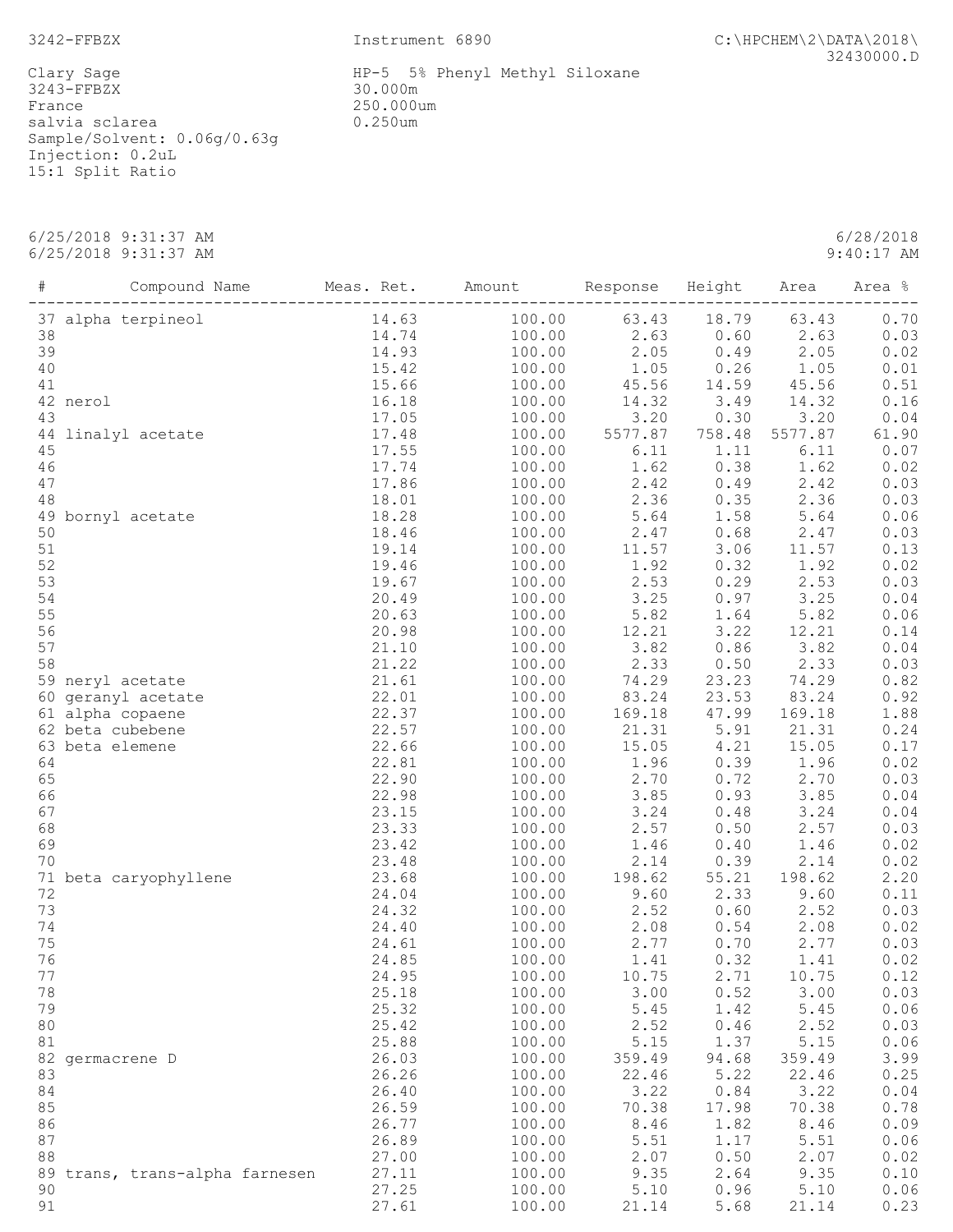Clary Sage Theory Sage HP-5 5% Phenyl Methyl Siloxane 3243-FFBZX 30.000m France 250.000um salvia sclarea  $0.250$ um Sample/Solvent: 0.06g/0.63g Injection: 0.2uL 15:1 Split Ratio

 6/25/2018 9:31:37 AM 6/28/2018 6/25/2018 9:31:37 AM 9:40:17 AM

 # Compound Name Meas. Ret. Amount Response Height Area Area % ------------------------------------------------------------------------------------------------ 92 27.92 100.00 1.06 0.28 1.06 0.01 93 28.10 100.00 2.51 0.60 2.51 0.03 94 28.29 100.00 2.40 0.36 2.40 0.03 95 28.59 100.00 2.60 0.41 2.60 0.03 96 28.71 100.00 1.39 0.30 1.39 0.02 97 29.02 100.00 0.94 0.26 0.94 0.01 98 29.11 100.00 5.91 1.23 5.91 0.07 99 spathulenol 29.53 100.00 21.94 5.20 21.94 0.24 100 caryophyllene oxide 29.69 100.00 27.94 5.58 27.94 0.31 101 30.00 100.00 9.40 1.49 9.40 0.10 102 30.08 100.00 2.58 0.70 2.58 0.03 103 30.19 100.00 2.21 0.44 2.21 0.02 104 30.43 100.00 9.43 2.13 9.43 0.10 105 30.63 100.00 2.94 0.35 2.94 0.03 106 30.77 100.00 3.33 0.65 3.33 0.04 107 30.91 100.00 2.07 0.34 2.07 0.02 108 31.20 100.00 7.48 1.89 7.48 0.08 109 31.31 100.00 1.35 0.26 1.35 0.02 110 31.60 100.00 0.90 0.27 0.90 0.01 111 31.68 100.00 2.36 0.74 2.36 0.03 112 31.76 100.00 12.48 2.57 12.48 0.14 113 31.97 100.00 1.62 0.40 1.62 0.02 114 32.07 100.00 6.80 1.54 6.80 0.08 115 32.18 100.00 6.08 1.15 6.08 0.07 116 32.35 100.00 2.04 0.38 2.04 0.02 117 32.75 100.00 2.04 0.44 2.04 0.02 118 32.85 100.00 3.34 0.42 3.34 0.04 119 33.06 100.00 5.74 0.73 5.74 0.06 120 33.31 100.00 2.90 0.57 2.90 0.03 121 35.03 100.00 1.45 0.25 1.45 0.02 122 35.51 100.00 1.68 0.39 1.68 0.02 123 35.91 100.00 2.02 0.33 2.02 0.02 124 36.64 100.00 17.06 3.80 17.06 0.19 125 38.21 100.00 1.60 0.37 1.60 0.02 126 38.37 100.00 2.73 0.54 2.73 0.03 127 38.62 100.00 3.28 0.90 3.28 0.04 128 sclareol oxide 39.59 100.00 18.79 4.89 18.79 0.21 129 40.03 100.00 5.26 1.20 5.26 0.06 130 40.69 100.00 2.39 0.31 2.39 0.03 131 40.88 100.00 9.31 2.49 9.31 0.10 132 41.13 100.00 3.20 0.51 3.20 0.04 133 41.44 100.00 12.27 3.18 12.27 0.14 134 41.96 100.00 3.79 0.78 3.79 0.04 135 42.36 100.00 3.31 0.82 3.31 0.04 136 42.89 100.00 8.16 1.63 8.16 0.09 137 43.10 100.00 3.13 0.50 3.13 0.03 138 43.53 100.00 5.66 1.17 5.66 0.06 139 44.07 100.00 2.28 0.53 2.28 0.03 140 manool 44.84 100.00 7.84 1.87 7.84 0.09 141 45.11 100.00 3.29 0.62 3.29 0.04 142 45.24 100.00 1.11 0.29 1.11 0.01 143 45.74 100.00 3.52 0.69 3.52 0.04

144 46.21 100.00 3.86 0.81 3.86 0.04 145 47.49 100.00 4.78 0.69 4.78 0.05 146 48.17 100.00 2.30 0.58 2.30 0.03

3242-FFBZX Instrument 6890 C:\HPCHEM\2\DATA\2018\ 32430000.D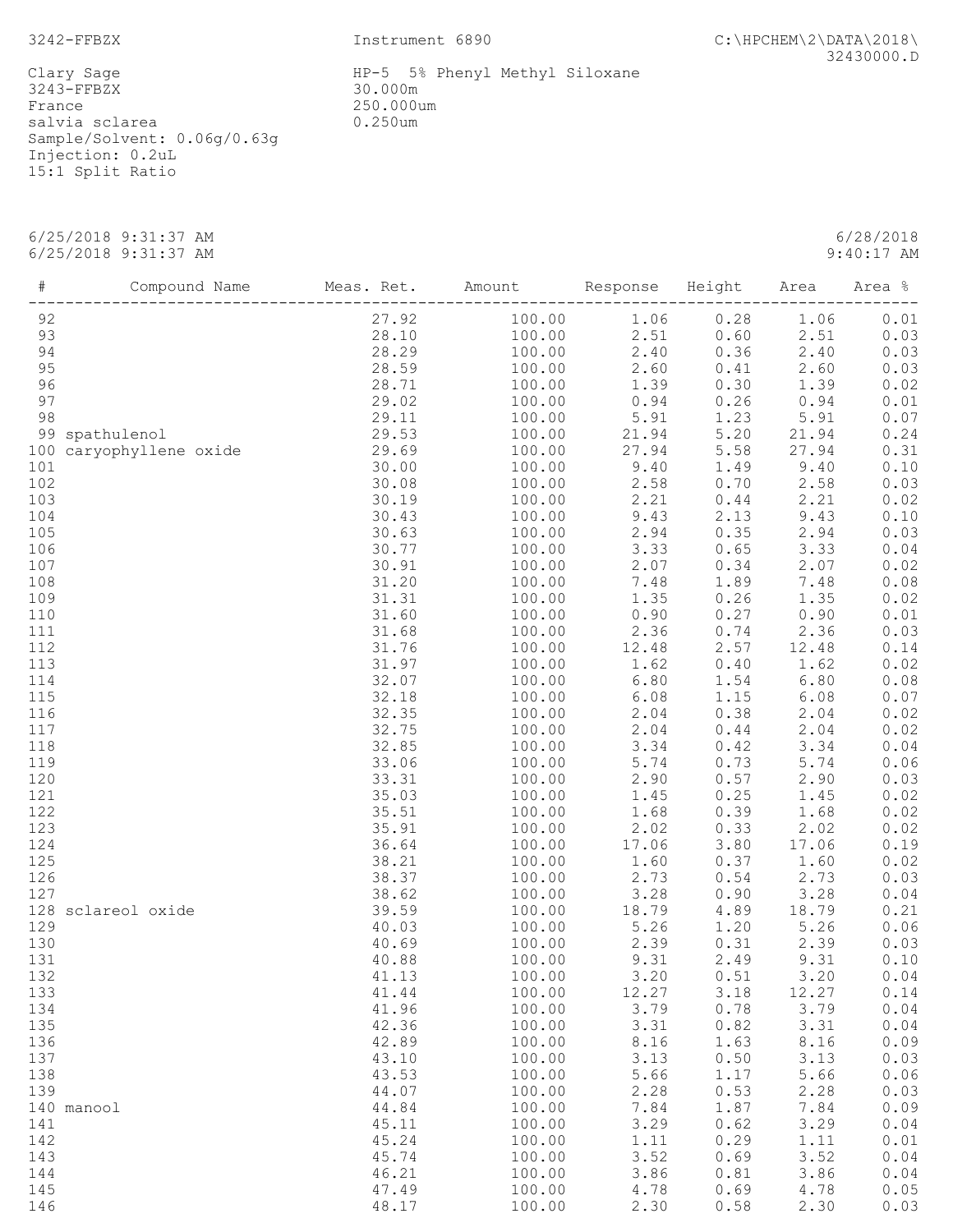3242-FFBZX Instrument 6890 C:\HPCHEM\2\DATA\2018\ 32430000.D

Clary Sage<br>3243-FFBZX France 250.000um<br>salvia sclarea (1999) 0.250um salvia sclarea Sample/Solvent: 0.06g/0.63g Injection: 0.2uL 15:1 Split Ratio

 6/25/2018 9:31:37 AM 6/28/2018 6/25/2018 9:31:37 AM

| #   | Compound Name | Meas. Ret. | Amount | Response | Height | Area  | Area % |
|-----|---------------|------------|--------|----------|--------|-------|--------|
| 147 |               | 48.61      | 100.00 | 1.04     | 0.26   | 1.04  | 0.01   |
|     | 148 sclareol  | 49.36      | 100.00 | 39.30    | 8.06   | 39.30 | 0.44   |
| 149 |               | 51.47      | 100.00 | 1.94     | 0.47   | 1.94  | 0.02   |
| 150 |               | 55.20      | 100.00 | 2.17     | 0.48   | 2.17  | 0.02   |
| 151 |               | 59.89      | 100.00 | 2.77     | 0.39   | 2.77  | 0.03   |
| 152 |               | 66.95      | 100.00 | 2.77     | 0.26   | 2.77  | 0.03   |
|     |               |            |        |          |        |       |        |

HP-5 5% Phenyl Methyl Siloxane<br>30.000m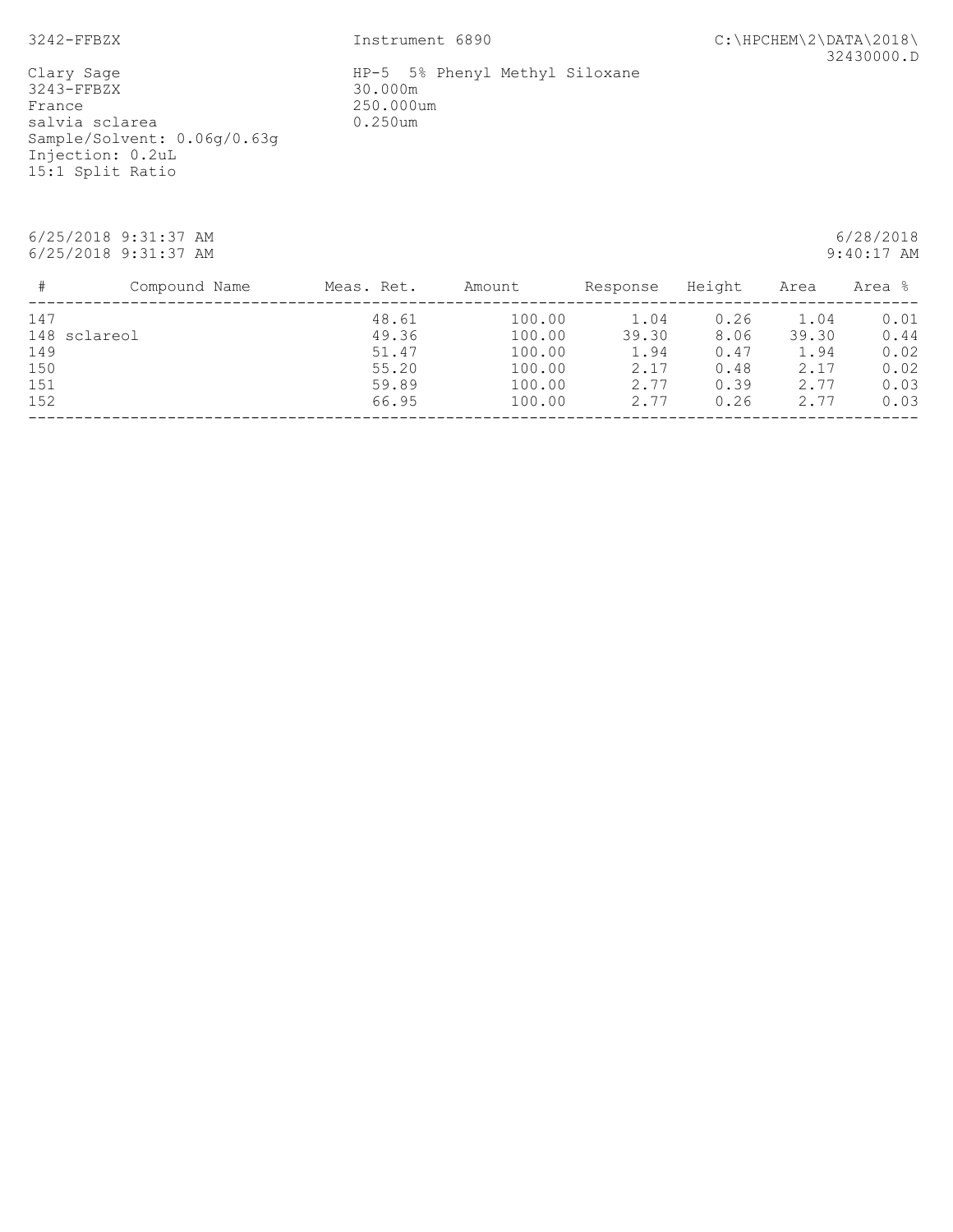| $\vec{e}$<br>$\overrightarrow{50}$<br>ęp                             | 200- | 250-<br>$\Delta$         |
|----------------------------------------------------------------------|------|--------------------------|
|                                                                      |      |                          |
|                                                                      |      |                          |
|                                                                      |      |                          |
| 2.717                                                                |      |                          |
| 3.063                                                                |      |                          |
| 3.897                                                                |      |                          |
|                                                                      |      |                          |
| 5.529<br>$\geq 5.714$ - alpha pinene                                 |      |                          |
| $\frac{1}{2}$ 5.998<br>$\frac{1}{2}$ 6.111 - camphene                |      |                          |
| $\frac{56.798}{6.901}$ - beta pinene<br>$\frac{7}{57}$ .248          |      |                          |
| $-7.314 - myrcene$<br>影图-<br>alpha phellandrene                      |      |                          |
| $\frac{58.136}{28.367}$                                              |      |                          |
| 8.538 - d-limonene<br>8.850 - cis-beta ocimene                       |      |                          |
| 9.214 - trans-beta ocimene<br>$\overline{>}$ 9.585 - gamma terpinene |      |                          |
| $\overrightarrow{0}$ $\overrightarrow{1}$ 10.076                     |      |                          |
| $\geq$ 10.660 - terpinolene                                          |      | 11.171 - linalool        |
| <mark>≶ 11.272 - nonanal</mark><br>- 11.448<br>- 11.568              |      |                          |
| 12.242                                                               |      |                          |
| 13.396                                                               |      |                          |
| 13.630<br>$\frac{1}{2}$ 14.088 - borneol                             |      |                          |
| $\left[14.479\right]$<br>-14.635 - alpha terpineol                   |      |                          |
| 14.742<br>715.415                                                    |      |                          |
| $\equiv$ 15.660                                                      |      |                          |
| $>$ 16.183 - nerol                                                   |      |                          |
| 17.048                                                               |      | 17.480 - linalyl acetate |
| $717.554$<br>$717.736$<br>$142.863$                                  |      | Page 1 of 4              |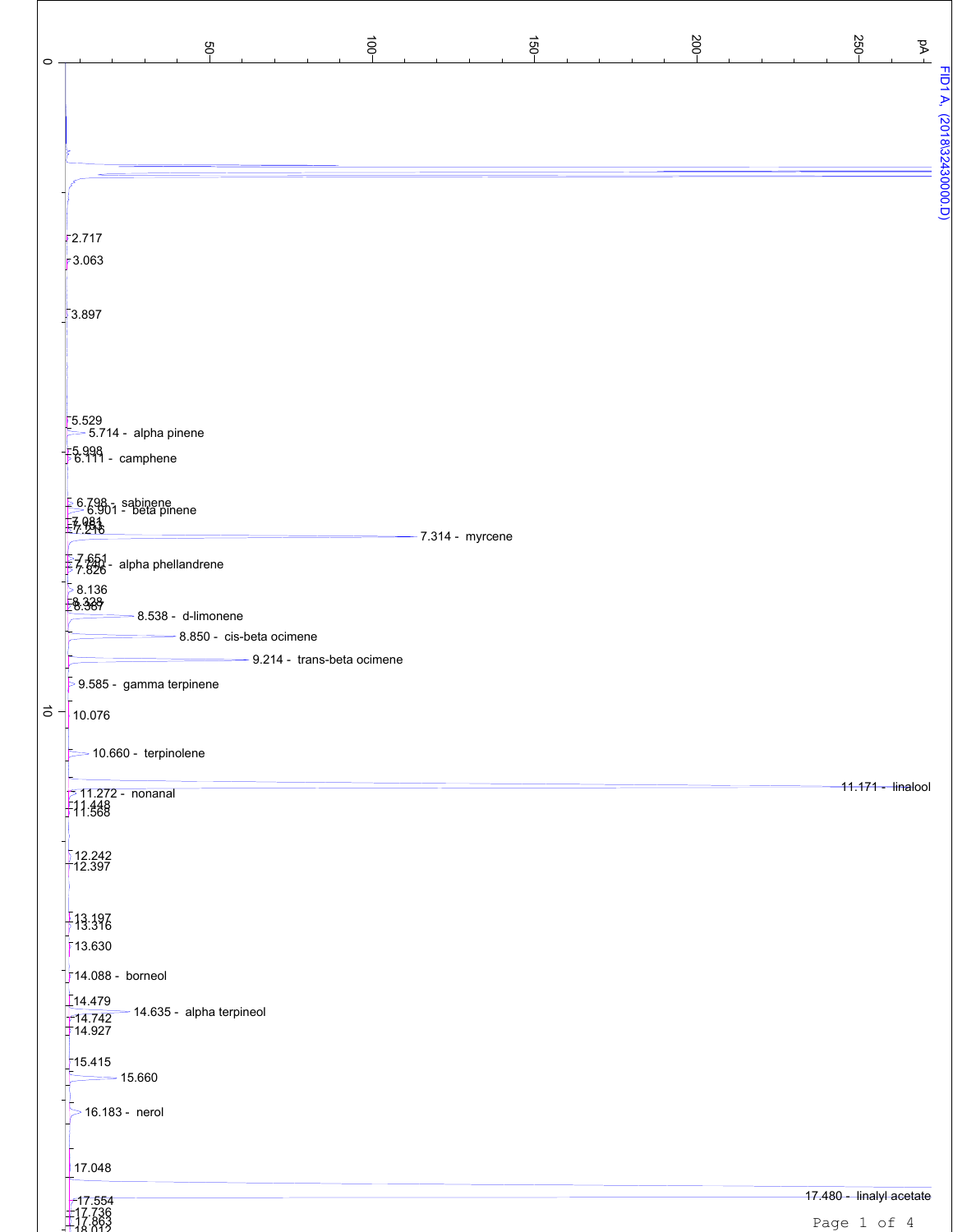|     | 10.012<br><u>5</u> 18.282 - bornyl acetate<br>∤ 18.457        |
|-----|---------------------------------------------------------------|
|     |                                                               |
|     | >19.136                                                       |
|     | 19.456<br>19.669                                              |
| 2O  |                                                               |
|     | 20.489<br>20.631                                              |
|     |                                                               |
|     | - 20.980<br>21.098<br>21.222                                  |
|     | -21.613 - neryl acetate                                       |
|     | -22.009 - geranyl acetate                                     |
|     | $-22.375 - alpha copaene$<br>22.6573 - beta subebene          |
|     | 993<br>147                                                    |
|     | 23.331<br>23.480                                              |
|     | - 23.676 - beta caryophyllene<br>24.043                       |
|     | -24:335                                                       |
|     | 24.614<br>24885                                               |
|     | -25.183<br>-25.225<br>-25.425                                 |
|     |                                                               |
|     | <u> 25.877</u><br>-26.030 - germacrene D                      |
|     | $\geq 26.262$<br>$-26.593$                                    |
|     |                                                               |
|     | s <sup>2</sup> 7'Yd9 - trans, trans-alpha farnesene<br>27.251 |
|     | >27.611                                                       |
|     | <mark>.</mark> 27.918<br><u>↓</u> 28.095<br>28.288            |
|     | $\frac{1}{28}.583$                                            |
|     | 528.9214                                                      |
|     | ≥ 29.525 - spathulenol<br>29.691 - caryophyllene oxide        |
| ပ္တ | $\frac{30.001}{130.186}$                                      |
|     | $\geq 30.428$                                                 |
|     | 30.626<br>30.768<br>30.908                                    |
|     | $\frac{5}{3}$ 31,201                                          |
|     |                                                               |
|     | $-32.345$                                                     |
|     |                                                               |
|     | $\frac{132.746}{32.854}$<br>733.055                           |
|     | ₹33.306                                                       |
|     |                                                               |
|     |                                                               |
|     | 735.031                                                       |
|     |                                                               |
|     | 35.514<br>35.909                                              |
|     |                                                               |
|     |                                                               |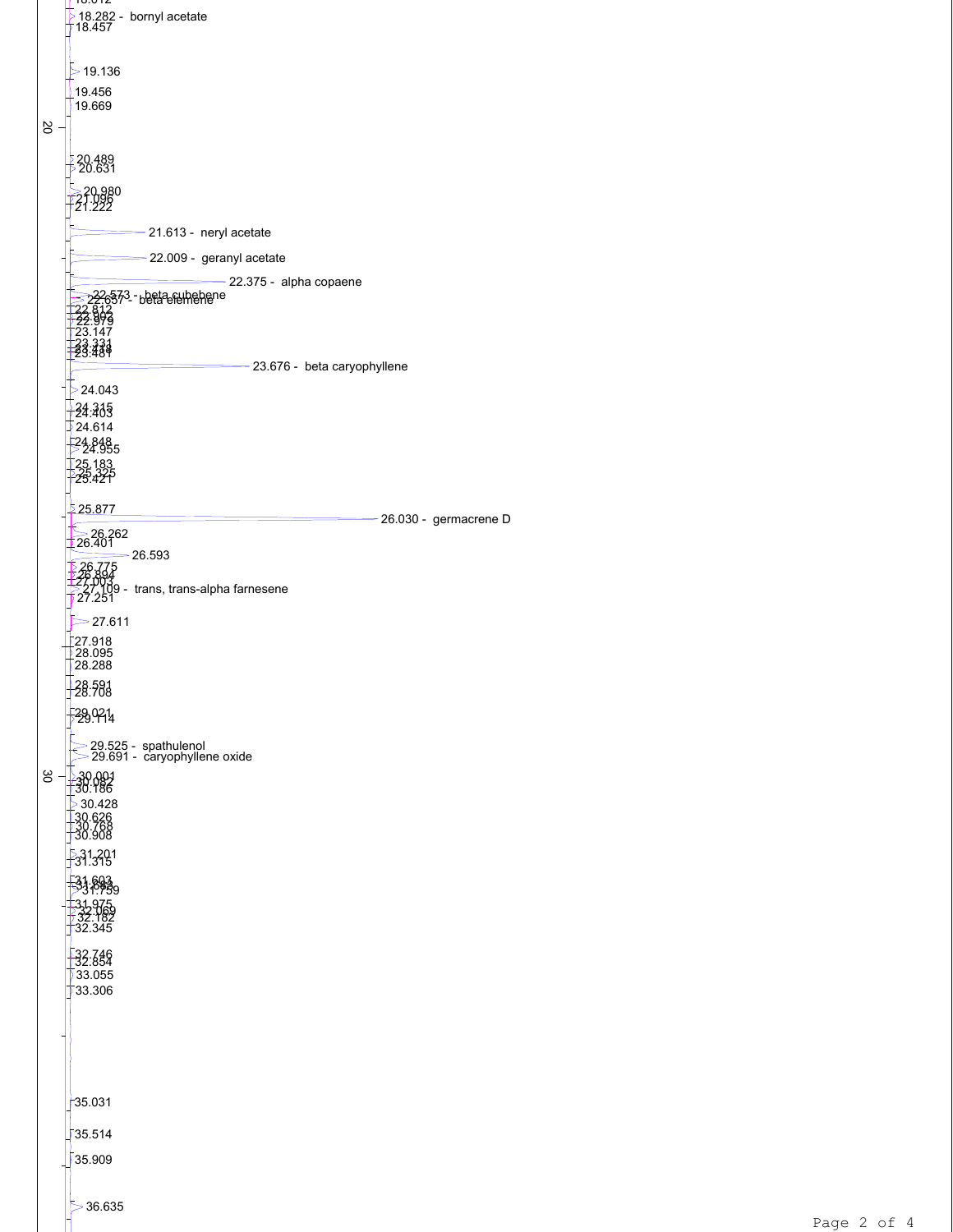